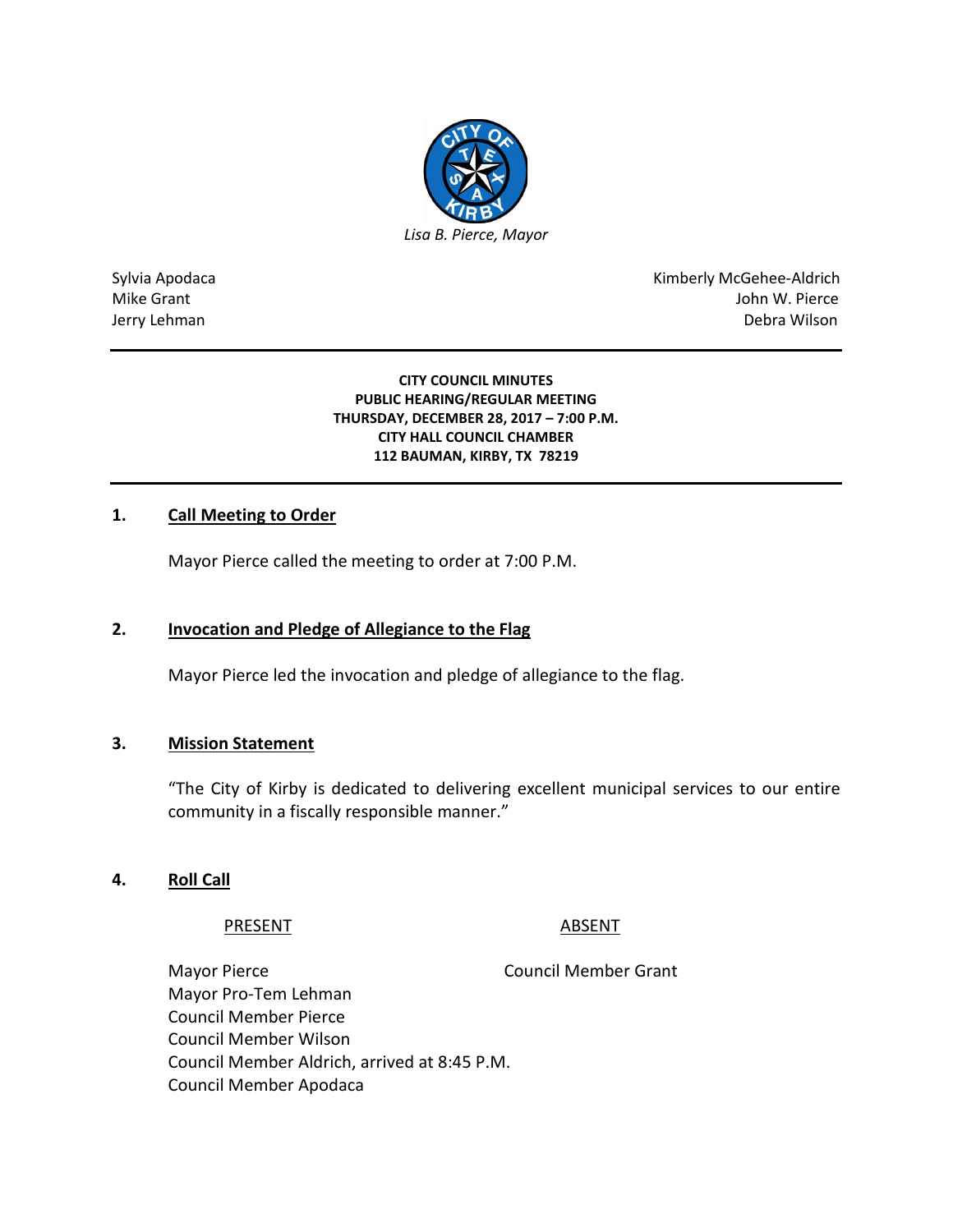#### **5. Citizen Participation**

1. Glenda Scott – She informed Council of her concerns with her neighbor. He had to repair her mailbox a couple of times because he knocked it over. His garage is an eyesore and there's a lot of noise coming from his property at night.

# **6. Consideration Of Minutes:**

# a. Regular Meeting Of December 14, 2017

Mayor Pro-Tem Lehman moved to approve the minutes of December 14, 2017; seconded by Council Member Pierce. With all voting, "aye" the motion carried with a 5-0 vote.

AYES: 5 NAYES: 0

#### **7. Presentations**

#### a. Introduction Of New Employees

Chief Bois introduced his new employees: Officer Abram Chavez, Officer Tony Lee Jones, Reserve Officer Cat Przyborowski., K-9 Jake, Part-time Records Clerk Jill Acha.

# b. 2018 Fiesta Medal Project

City Manager Vernon distributed pictures of the medal for those attending the meeting and a medal for Council to view. She informed Council she worked with Assistant Fire Chief William Hilburn to design the first City of Kirby Fiesta Medal. The medals will go on sale January 2, 2018, \$5 for one or \$8 for two at city hall. She said the intent is to sell as many as possible in 2018 and then in 2019 sell them in the Fiesta Store as an annual event.

# c. Blue Santa Program

Council Member Wilson moved to table this item until the next Council meeting; seconded by Council Member Pierce. With all voting, "aye" the motion carried with a 5 - 0 vote.

AYES: 5 NAYES: 0

#### **8. Public Hearings**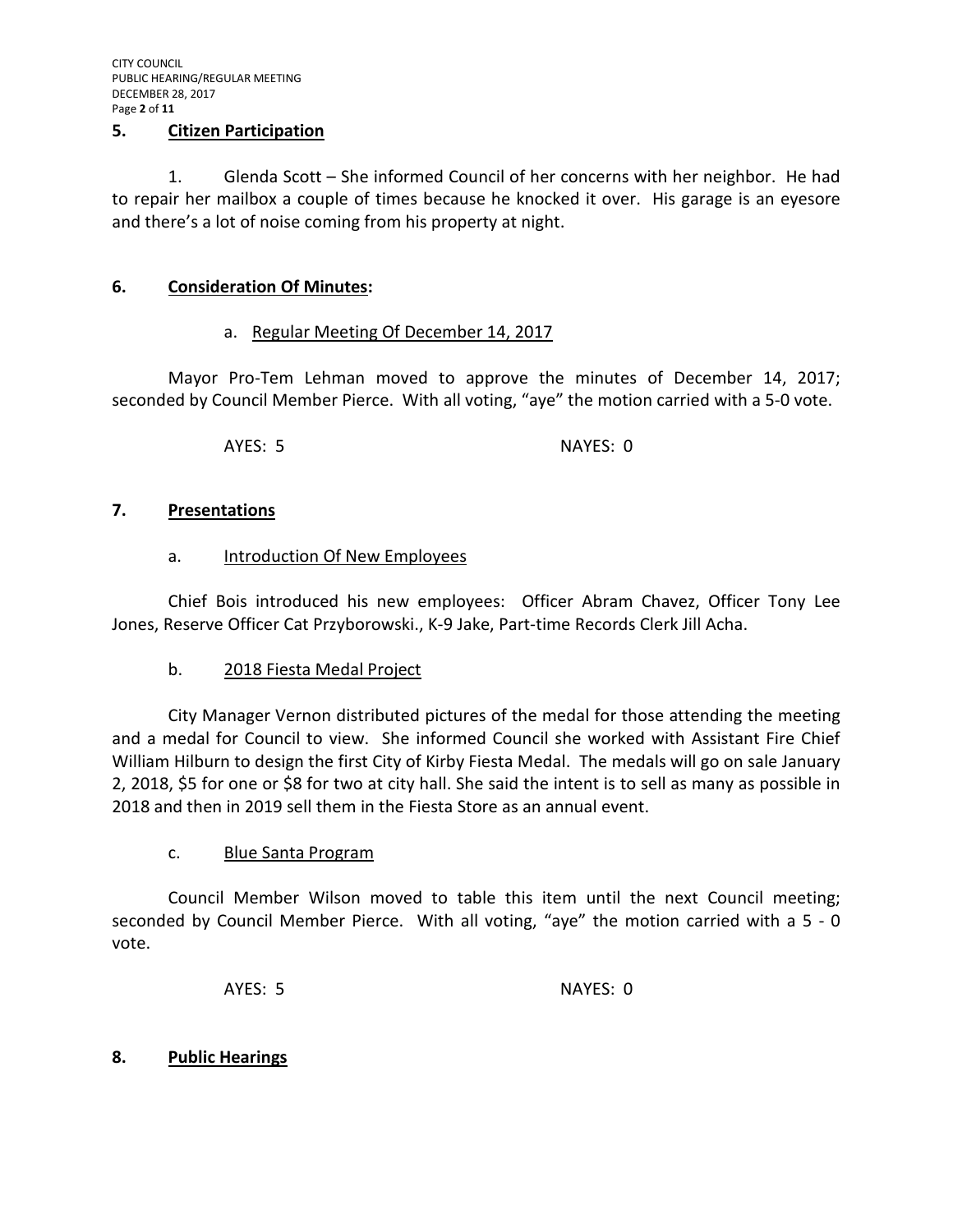a. A Variance Request To The Zoning Ordinance - Section 153.020 (B)(4) "C-2" Commercial District - To Allow The Existing Carport Built Within The Twenty-Five Foot (25') Front Yard Setback; And, Section 153.053 Property And Setback Lines - To Allow The Existing Enclosure Of The Carport To Remain; Located At CB 5941 BLK 5 Lot 51; Otherwise Known As 4807 Gibbs Sprawl Road, City Of Kirby, Bexar County, Texas.

Mayor Pierce closed the regular meeting at 7:24 P.M. and opened the public hearing.

There were not any proponents or opponents to speak. Mayor Pierce closed the public hearing at 7:25 P.M.

b. A Variance Request To The Zoning Ordinance Section 153.090 Protection Of Existing Trees – To Allow Removal Of One Elm Tree And A Variance To The Sign Ordinance Section 154.06 (C)(2)(a) Sign Surface Area Limits - To Allow 134 Square Feet Of Maximum Face Area; And, Section 154.06 (D)(2) Height Of Signs - To Allow A Pole Sign With The Height Of Thirty-five (35') Feet; Located At CB 5865 LOT 1; Otherwise Known As 5565 FM 78, City Of Kirby, Bexar County, Texas.

Mayor Pierce opened the public hearing at 7:25 P.M.

J.D. Dudley, Real Estate Project Manager for Quik Trip, said they will plant two trees in place of the one elm tree that they are requesting to remove. The sign is more of a pylon sign and the face area is equivalent to the overall signage allowed for a commercial property.

There were not any proponents or opponents to speak. Mayor Pierce closed the public hearing at 7:28 P.M.

c. A Request To Replat And Establish A 2.158 Acre Tract Of Land, Situated In The City Of Kirby, Texas, And Being A Portion Of The Previously Platted Lots 1-2, 5, And 7-9 Of The Brehm And Weyel Subdivision Of Record In Volume 2222 Page 76 Of The Deed And Plat Records Of Bexar County, Texas, Now Being Known As The Following Parcels Of Land; The Remaining Portion Of The North 75 Feet Of Lot 5 As Conveyed To Robert A. Mayle Of Record In Volume 8708 Page 729, All Of A Called 0.868 Acre Tract Of Land As Conveyed To Robert A. Mayle And Vincent Aquino Of Record In Volume 3655 Page 643, All Of A Called 1.04 Acre Tract Of Land As Conveyed To Alfred Kelso, Jr., Et Us, Of Record In Volume 6976 Page 1190 And All Of A Called 0.230 Acre Tract Of Land As Conveyed To Marco De La Torre Of Record In Volume 5696 Page 1208, Commonly Known As 5565 FM 78, Kirby, TX, All Of The Official Public Records Of Bexar County, Texas

Mayor Pierce opened the public hearing at 7:28 P.M.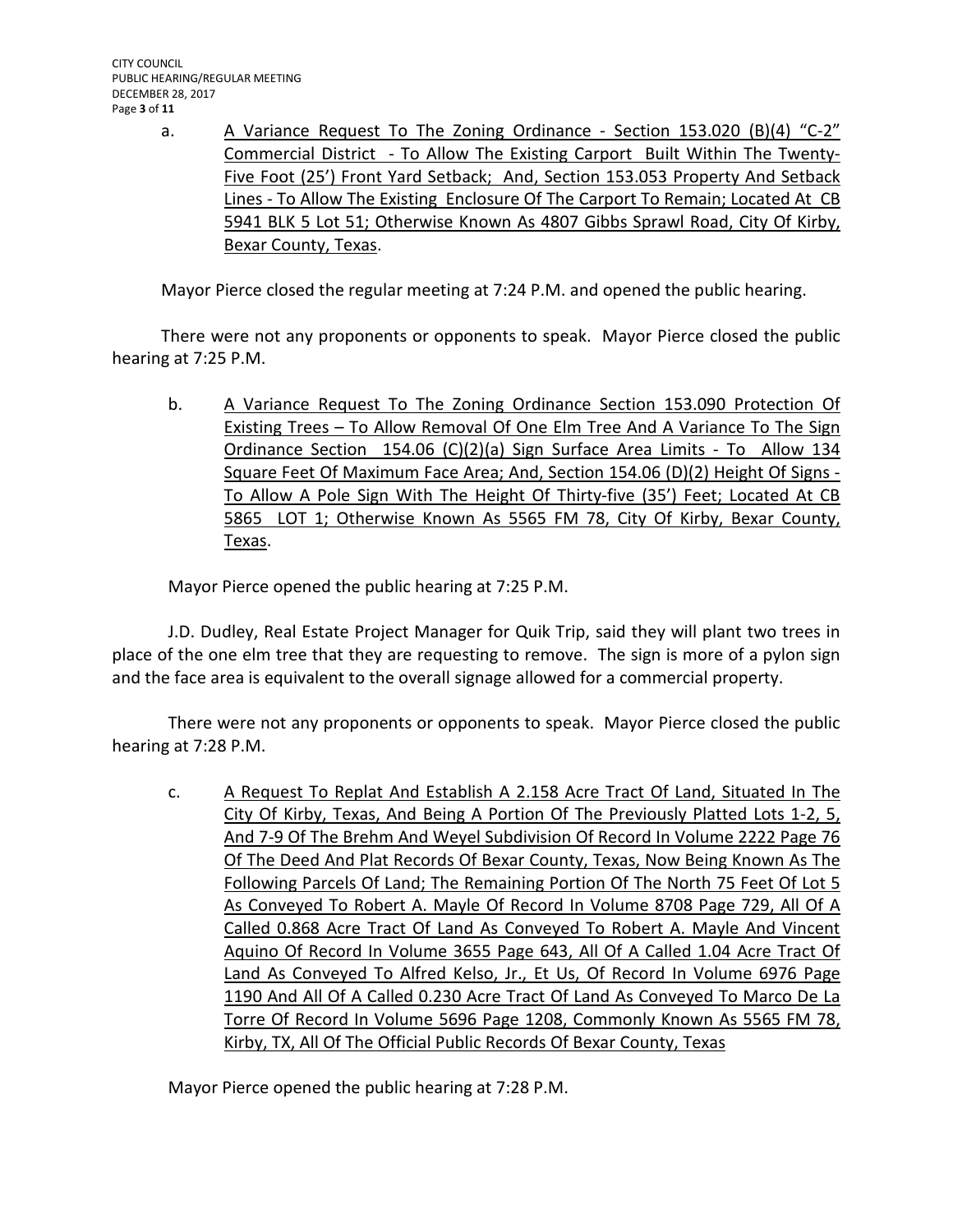There were not any proponents or opponents to speak. Mayor Pierce closed the public hearing at 7:30 P.M. and opened the regular meeting.

# **9. Discussion And Possible Action**

a. Discussion And Possible Action On A Variance Request To The Zoning Ordinance - Section 153.020 (B)(4) "C-2" Commercial District - To Allow The Existing Carport Built Within The Twenty-Five Foot (25') Front Yard Setback; And, Section 153.053 Property And Setback Lines - To Allow The Existing Enclosure Of The Carport To Remain; Located At CB 5941 BLK 5 Lot 51; Otherwise Known As 4807 Gibbs Sprawl Road, City Of Kirby, Bexar County, Texas.

Sam Richardson, Vice-Chairperson, Planning and Zoning Commission, informed Council that the Commission recommended approval to allow the existing carport built within the twenty-five foot (25') front yard setback; and, to allow the existing enclosure of the carport to remain with the proper permits and inspections. He further stated the Commission did not like the idea that the applicant did not cease construction when the inspection did not pass. A factor approving the variance request is that all the items that were visible in his front yard are now in the enclosed carport.

The Council discussed the process with permitting and inspecting the carport before the applicant enclosed the carport.

Ernest Henry, applicant, informed Council that the carport was constructed in a few hours and then it took him a few hours to enclose the carport. He explained he didn't know there was a difference between a carport and garage, so he put sides and a door on the carport. He also did not know about the front yard setback. It was not his intent to violate any rules. He stated the company he purchased the carport from came out and installed it. He was not aware they were contractors.

After discussing the variance request, Council Member Pierce moved to table this item until Council receives a legal opinion from the city attorney; Mayor Pro-Tem Lehman seconded.

With all voting, "aye" the motion carried with a 5-0 vote.

AYES: 5 NAYES: 0

b. Discussion And Possible Action On A Variance Request To The Zoning Ordinance Section 153.090 Protection Of Existing Trees – To Allow Removal Of One Elm Tree And A Variance To The Sign Ordinance Section 154.06 (C)(2)(a) Sign Surface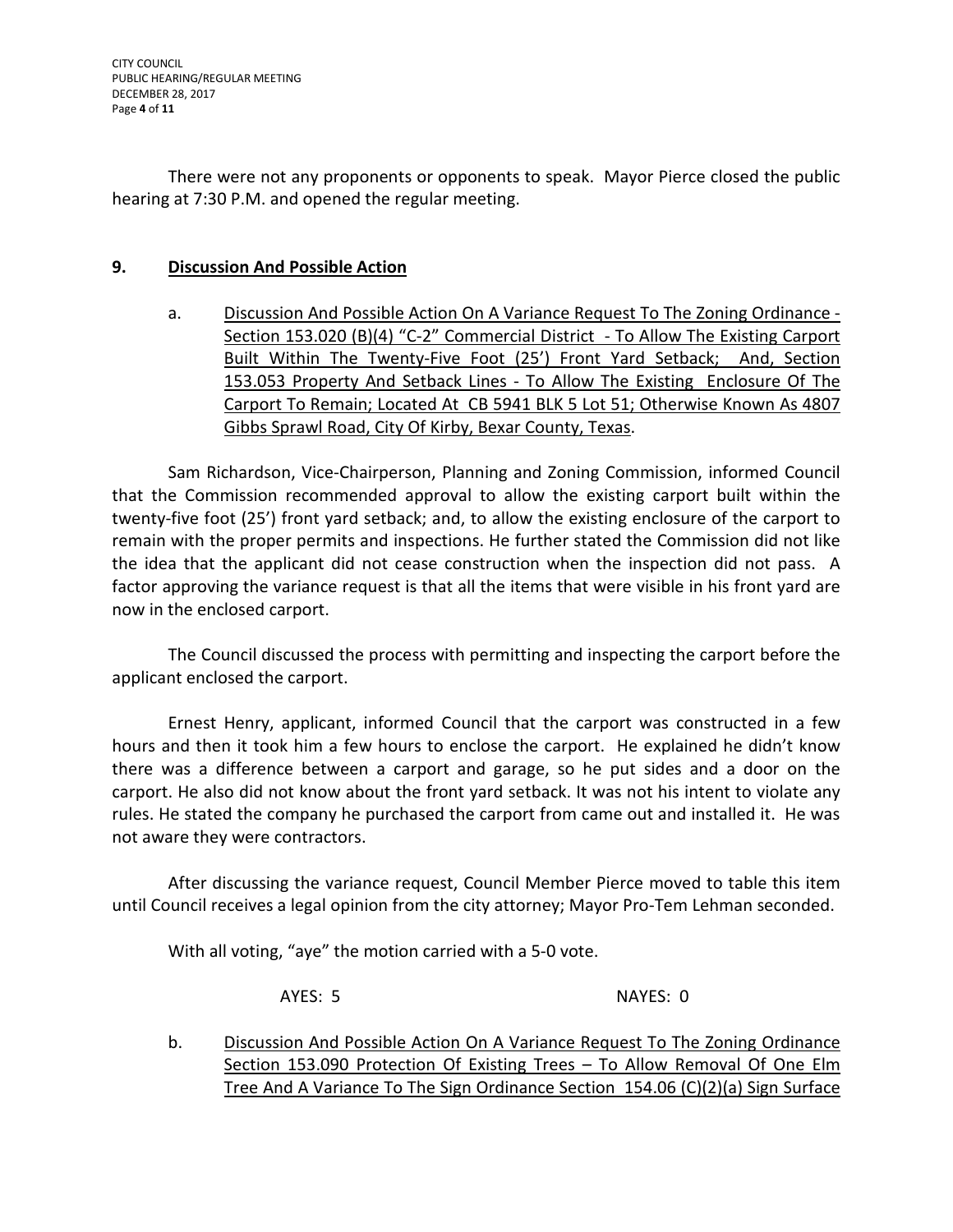Area Limits - To Allow 134 Square Feet Of Maximum Face Area; And, Section 154.06 (D)(2) Height Of Signs - To Allow A Pole Sign With The Height Of Thirtyfive (35') Feet; Located At CB 5865 LOT 1; Otherwise Known As 5565 FM 78, City Of Kirby, Bexar County, Texas.

Sam Richardson, Vice-Chairperson, Planning and Zoning Commission, informed Council that the Planning and Zoning Commission recommended approval of the variance request.

Mayor Pro-Tem Lehman asked J.D. Dudley to confirm that they will replace one elm tree with two trees. J.D. Dudley said yes, they will replace one elm tree with two trees.

Council Member Pierce moved to approve the variance request to the Zoning Ordinance Section 153.090 Protection Of Existing Trees – to allow removal of one elm tree and a variance to the Sign Ordinance Section 154.06 (C)(2)(a) Sign Surface Area Limits - to allow 134 square feet of maximum face area; and, Section 154.06 (D)(2) Height Of Signs - to allow a pole sign with the height of thirty-five (35') feet; located at CB 5865 LOT 1; otherwise known as 5565 FM 78, City of Kirby, Bexar County, Texas; seconded by Mayor Pro-Tem Lehman. With all voting, "aye" the motion carried with a 5-0 vote.

AYES: 5 NAYES: 0

c. Discussion And Possible Action On A Request To Replat And Establish A 2.158 Acre Tract Of Land, Situated In The City Of Kirby, Texas, And Being A Portion Of The Previously Platted Lots 1-2, 5, And 7-9 Of The Brehm And Weyel Subdivision Of Record In Volume 2222 Page 76 Of The Deed And Plat Records Of Bexar County, Texas, Now Being Known As The Following Parcels Of Land; The Remaining Portion Of The North 75 Feet Of Lot 5 As Conveyed To Robert A. Mayle Of Record In Volume 8708 Page 729, All Of A Called 0.868 Acre Tract Of Land As Conveyed To Robert A. Mayle And Vincent Aquino Of Record In Volume 3655 Page 643, All Of A Called 1.04 Acre Tract Of Land As Conveyed To Alfred Kelso, Jr., Et Us, Of Record In Volume 6976 Page 1190 And All Of A Called 0.230 Acre Tract Of Land As Conveyed To Marco De La Torre Of Record In Volume 5696 Page 1208, Commonly Known As 5565 FM 78, Kirby, TX, All Of The Official Public Records Of Bexar County, Texas

City Manager Vernon explained there were several parcels that were being combined to create the 2.158 acre tract of land.

Council Member Wilson moved to accept the request to replat and establish A 2.158 acre tract of land, situated in the City of Kirby, Texas, and being a portion of the previously platted lots 1-2, 5, and 7-9 of the Brehm and Weyel Subdivision of Record in Volume 2222 Page 76 of the Deed and Plat records of Bexar County, Texas, now being known as the following parcels of land; the remaining portion of the North 75 feet of Lot 5 as conveyed to Robert A.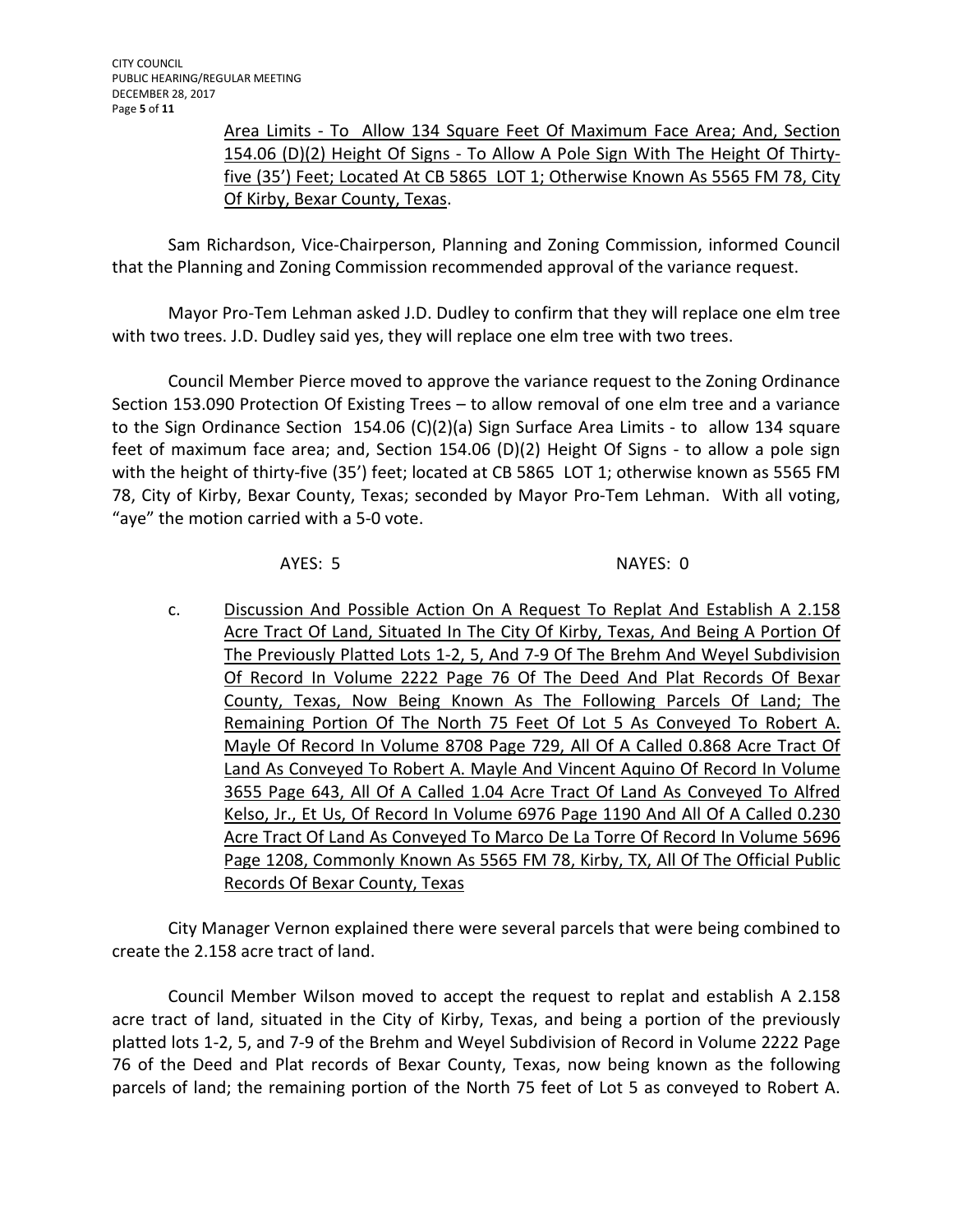CITY COUNCIL PUBLIC HEARING/REGULAR MEETING DECEMBER 28, 2017 Page **6** of **11**

Mayle of record in Volume 8708 Page 729, all of a called 0.868 acre tract of land as conveyed to Robert A. Mayle and Vincent Aquino of record in Volume 3655 Page 643, all of a called 1.04 acre tract of land as conveyed to Alfred Kelso, Jr., Et Us, of record in Volume 6976 Page 1190 and all of a called 0.230 acre tract of land as conveyed to Marco De La Torre of record in Volume 5696 Page 1208, commonly known as 5565 FM 78, Kirby, TX, all of the official public records of Bexar County, Texas; seconded by Mayor Pro-Tem Lehman. With all voting, "aye" the motion carried with a 5-0 vote.

AYES: 5 NAYES: 0

# d. Discussion And Possible Action On The Procedure For A Potential Street Maintenance And Reconstruction Bond Election In 2018

City Manager Vernon stated that on November 9, 2017, City Council asked Ann Berger to work with City Manager Vernon and City Engineer to refine the projected costs related to the highest priority streets that need repair. Mark Hill, City Engineer, provided the names of the streets and dollar amount estimates to be considered in this bond.

Ann Berger, Regional Managing Director, First Southwest, provided an overview of the capacity analysis related to municipal streets repair and maintenance. She explained that with the recent passage of the Tax Cuts and Jobs Act tax plan, the full impact to interest rates and the municipal markets has not been understood. It may be important to revise the analysis again in January to incorporate market conditions closer to the time to consider calling a bond election.

Mayor Pierce agreed that the numbers should be reviewed in January to see how much it will cost homeowners.

City Manager Vernon said the final recommendation can be on the last agenda in January and then call the election the first meeting in February.

e. Discussion And Possible Action On Ordinance No. O-2017-828 Repealing Chapter 71 – Stopping, Standing, And Parking And Adopting A New Chapter 71 – Stopping, Standing, And Parking. This Is The Second Reading.

Council Member Pierce moved to accept Ordinance No. O-2017-828 repealing Chapter 71 – Stopping, Standing, And Parking and adopting a new Chapter 71 – Stopping, Standing, And Parking; seconded by Council Member Wilson. With all voting, "aye" the motion carried with a 5-0 vote.

AYES: 5 NAYES: 0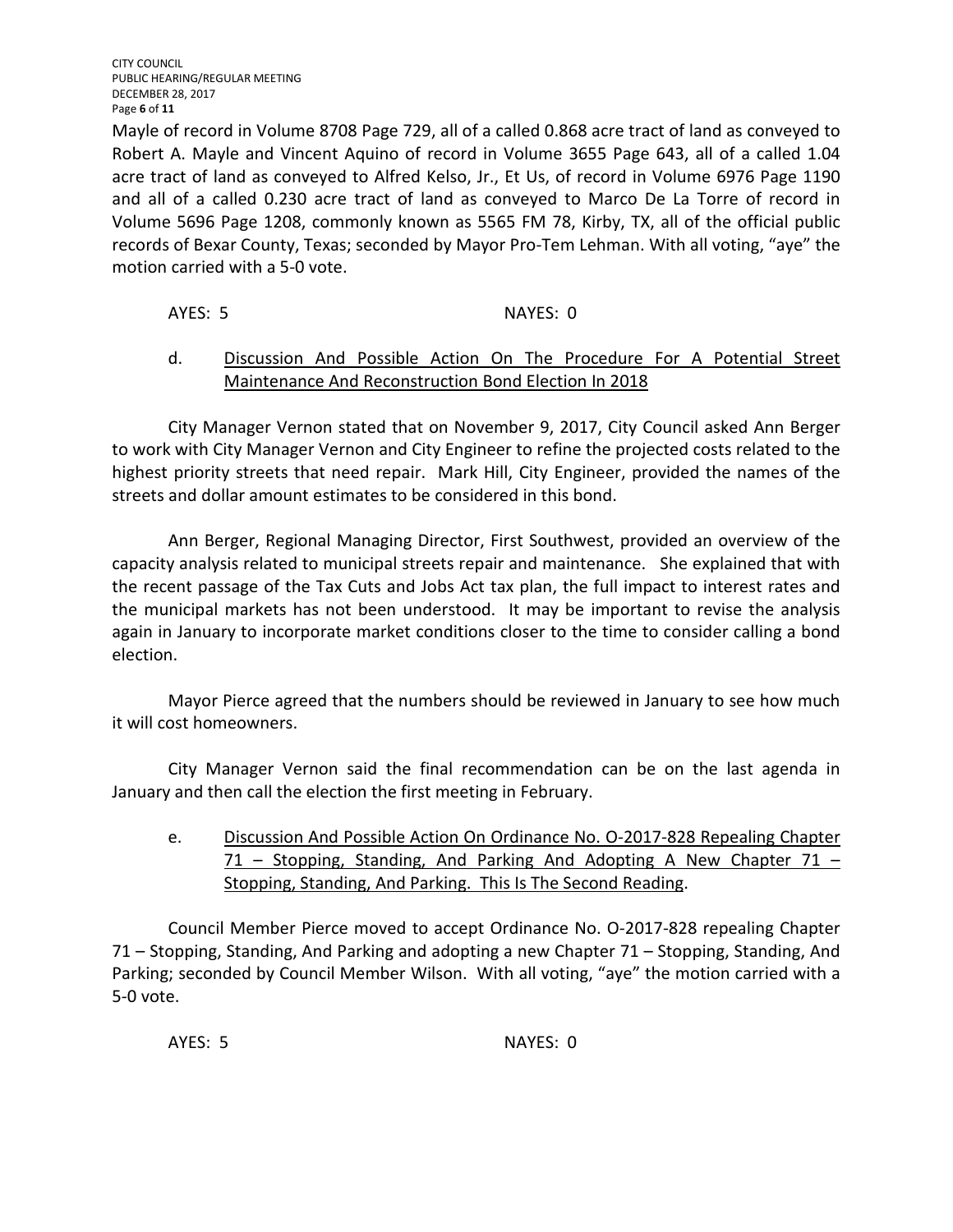- - f. Discussion And Possible Action On Ordinance No. O-2017-829 Adopting Chapter 56 Of The Code Of Ordinances Of The City Of Kirby, Texas For Public Right-Of-Way Management; Regulating The Physical Use, Occupancy And Maintenance Of City Rights-Of-Way By Wireless Network Providers; Describing The Purpose; Providing Definitions; Providing City Procedures For Applications For Permits; Establishing Time Periods For Approval Of Permit Applications; Providing Application Fees And Annual Public Right-Of-Way Rental Rates; Providing Restrictions On Placement Of Network Nodes And Node Support Poles In Municipal Parks And Residential Districts; Adopting A City Design Manual And Requiring Compliance With The City Design Manual And Applicable Codes For The Installation Of Network Node And Node Support Poles Pursuant To Chapter 284 Of The Texas Local Government Code; And Providing An Effective Date**.** This Is The First Reading.

Marc Schnall, City Attorney, provided an overview of Ordinance No. O-2017-829.

Council Member Wilson moved to accept Ordinance No. O-2017-829 adopting Chapter 56 of the Code of Ordinances of the City of Kirby, Texas for public right-of-way management; regulating the physical use, occupancy and maintenance of city rights-of-way by wireless network providers; describing the purpose; providing definitions; providing city procedures for applications for permits; establishing time periods for approval of permit applications; providing application fees and annual public right-of-way rental rates; providing restrictions on placement of network nodes and node support poles in municipal parks and residential districts; adopting a city design manual and requiring compliance with the city design manual and applicable codes for the installation of network node and node support poles pursuant to Chapter 284 of the Texas Local Government Code; and providing an effective date**;** seconded by Mayor Pro-Tem Lehman.With all voting, "aye" the motion carried with a 5-0 vote.

# AYES: 5 NAYES: 0

# g. Discussion And Possible Action To Appoint A Member To The Planning And Zoning Commission

Mayor Pierce explained that due to the recent loss of Reggie Russell there is a vacancy on the Planning and Zoning Commission.

City Manager Vernon said there were not any volunteer applications submitted and appealed to the community to apply to volunteer on the Planning and Zoning Commission.

Mayor Pro-Tem Lehman moved to table the appointment of a member to the Planning and Zoning Commission until the next meeting; seconded by Council Member Wilson. With all voting, "aye" the motion carried with a 5-0 vote.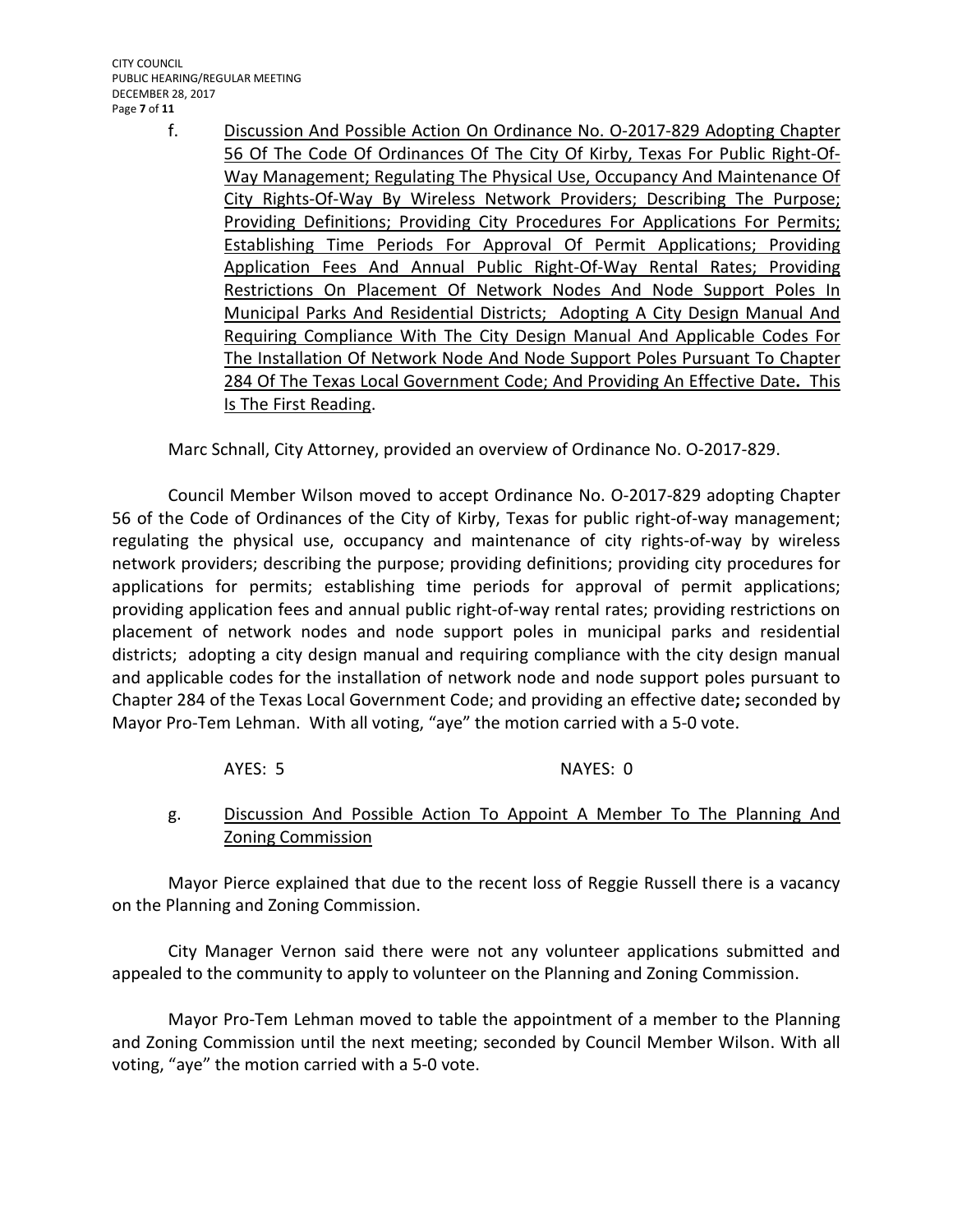#### AYES: 5 NAYES: 0

#### h. Discussion And Possible Action To Enter Into An Agreement For Towing Services

City Manager Vernon informed Council that our current contract is with Road Runner Towing and it will expire January 2018. Chief Bois will review the proposals we received. She expressed to Council that they are not making a decision tonight; staff wants Council to be able to compare them and allow the companies an opportunity to answer questions. The item will be brought back the first meeting in January.

Chief Bois said Road Runner Towing and Johnnie's Wrecker Service submitted proposals. Two other agencies were notified and they did not submit proposals. He provided a spreadsheet for Council to review. Chief Bois introduced Randy Wells, Johnnie's Wrecker Service.

Randy Wells, Johnnie's Wrecker Service, provided Council a brief overview of his company and what they have to offer. They have been in service since 1962 and have contracts with Universal City, Live Oak, Selma, Randolph AFB, and Garden Ridge.

City Manager Vernon said a recommendation will be brought to the next meeting.

# i. Discussion And Possible Action On A Change Order For Pageland/Theodore Reconstruction Project

Miles Stanley, City Engineer, identified the changes that total \$12,586.96.00. He responded to questions about the project and what led to the change order.

City Manager Vernon said total budget is \$259,524.00 and the balance in the account is \$10,249.89. There are still other invoices that are outstanding at this time and some retainage that we hold. She said paying the change order will put the account over budget.

After discussing how to resolve this request, Council Member Pierce moved to authorize the City Manager to meet with the City Engineer to discuss this further and place this on the next agenda in January; seconded by Council Member Wilson. With all voting, "aye" the motion carried with a 6-0 vote.

AYES: 6 NAYES: 0

# j. Discussion And Possible Action To Appoint Member(s) To The Kirby Senior Center Board

Mayor Pierce said Norma Hamby informed her there are five members currently on the Board. The Articles of Incorporation allow up to nine members.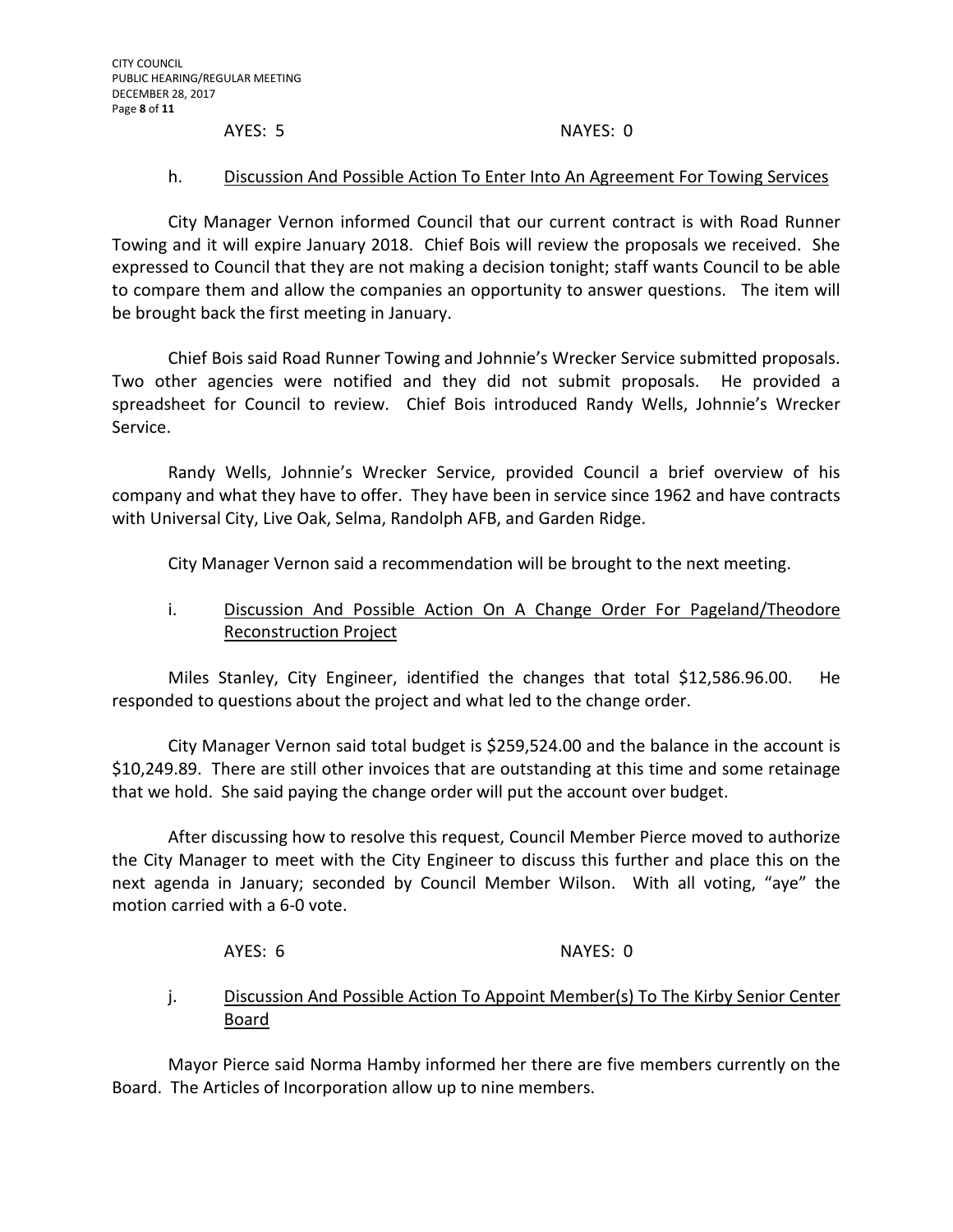Mayor Pro-Tem Lehman moved to appoint Sid Sanders, Sr., Audrey Eklund, Roger Romens, Vivian J. Harris and Mary Vasquez to the Kirby Senior Center Board; seconded by Council Member Aldrich. With all voting, "aye" the motion carried with a 6-0 vote.

# AYES: 6 NAYES: 0

# k. Status Update, And Requests From The Economic Development Committee

Chairperson Jackie Jackson provided an overview of the Committee. She said some of the requests they have are: increase the façade grant funding to \$1,500.00, place the application on-line and have it open year around without a deadline so they can review them monthly. She said they will be coordinating with other committees to discuss mutual concerns. On January 8, 2018 they will have a joint meeting with the Beautification and Recycle Committee. She provided an update on recent events and discussions at their meetings.

Mayor Pierce asked that the façade grant be placed on the website and the additional fees be discussed at the next Council meeting.

l. Discussion And Possible Action On Existing Ordinance No. O-2012-727 Establishing A Procedure for Certain Underground Utility Construction Within The City Of Kirby, Texas And Providing Penalties For Violations Thereof

Mayor Pro-Tem Lehman moved to table this item to the next meeting; seconded by Council Member Wilson.

With all voting, "aye" the motion carried with a 6-0 vote.

AYES: 6 NAYES: 0

m. Discussion And Possible Action On Progress Of Construction Activity On 2017 Water Mains Replacement Project

Mayor Pierce provided a power point presentation of pictures of homes affected by the water mains replacement project.

Roy Heath, SA Constructors, provided an update on the progress of the construction on the 2017 Water Mains Replacement Project. Rain has been a problem and the estimated completion date is January 29, 2018.

Mayor Pierce asked if they are providing letters to residents regarding the construction. Roy Heath said they hand deliver flyers every two weeks with an update on the project. Regarding the water main shut down they give residents a 48 hour notice.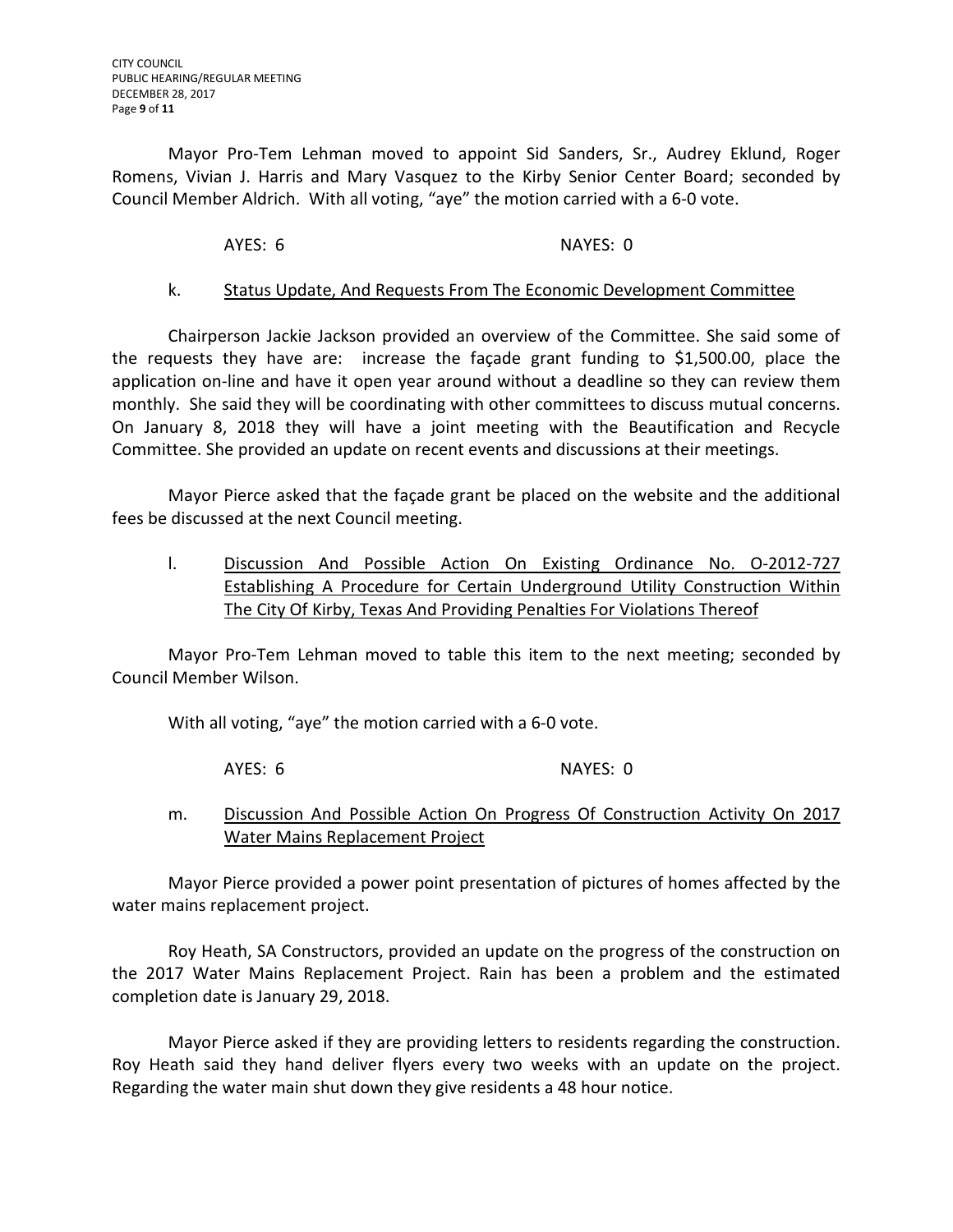#### **10. Requests and Announcements**

# a. Requests By Mayor And Council Members For Items To Be Placed On Future City Council Agendas And Announcements On City Events/Community Interests

Council Member Apodaca – She said she understands that fireworks are illegal in Kirby, but is there a safe place to use fireworks. She requested an update on animal shelter volunteers. City Manager Vernon said she will provide that information. Council Member Apodaca suggested contacting high schools for volunteers. She wished everyone a Happy New Year.

Council Member Wilson – She said she has received complaints against fireworks in the City. She thanked the Police Department for putting on the hot chocolate with Santa and thanked the Fire Department. She asked that Blue Santa recognition be placed on the next agenda.

Council Member Aldrich – She said while riding in the Santa Parade she noticed there were a lot of streets without street signs. There are people asking why we didn't have the lighting contest. She asked that Beautification and Recycle bring it back.

Mayor Pro-Tem Lehman – He wished everyone a Happy New Year!

Council Member Pierce – He thank everyone for attending the meeting. He thanked San Antonio Constructors, Ford Engineering, and all city staff. We have a nice town with Blue Santa and the Parade. He wished everyone a Happy New Year.

Mayor Pierce – She thanked everyone for attending the meeting. Garbage pick-up will be December 29 and garbage and recycle on January 5, and Christmas tree disposal will be on January 23, 2018 at 7:00 A.M. She thanked staff and committees for the different holiday activities. She asked that we continue to work on communication in the City by reaching out to those without social media. She assigned Council Member Apodaca as liaison to the EDC and she will be the liaison for the Planning and Zoning Commission. The Christmas Lighting Contest will be organized by a group of people and HOBO Fest is coming later and there will be people organizing the parade. If you know anybody who wants to volunteer for one of our committees have to contact the City. The Senior Center has several events coming up. City hall will be closed on Monday, January 1. Again, fireworks are illegal in the Kirby city limits. She's excited about the K-9 program and thanked Chief Bois and Officer Murphy.

# **11. Adjournment**

The meeting adjourned at 9:22 P.M.